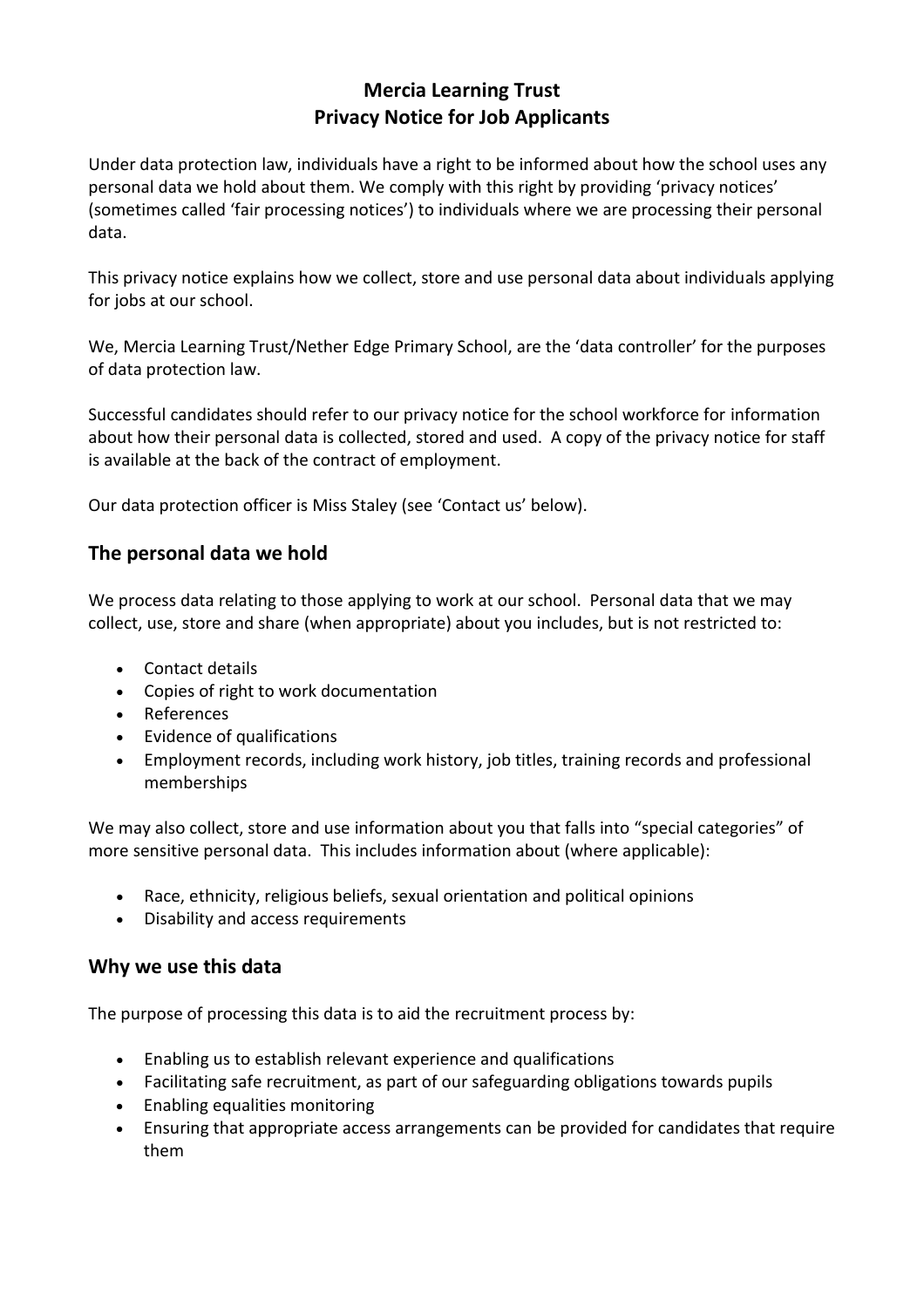# **Our lawful basis for using this data**

We only collect and use personal information about you when the law allows us to. Most commonly, we use it where we need to:

- Comply with a legal obligation
- Carry out a task in the public interest

Less commonly, we may also use personal information about you where:

- You have given us consent to use it in a certain way
- We need to protect your vital interests (or someone else's interests)

Where you have provided us with consent to use your data, you may withdraw this consent at any time. We will make this clear when requesting your consent, and explain how you go about withdrawing consent if you wish to do so.

Some of the reasons listed above for collecting and using personal information about you overlap, and there may be several grounds which justify the school's use of your data.

## **Collecting this information**

While the majority of the information we collect from you is mandatory, there is some information that you can choose whether or not to provide to us.

Whenever we seek to collect information from you, we make it clear whether you must provide this information (and if so, what the possible consequences are of not complying), or whether you have a choice.

### **How we store this data**

Personal data we collect as part of the job application process is stored in line with our Records Management Policy.

When it is no longer required, we will delete and/or destroy your information in accordance with the schedule contained within the Policy. We use the schedule published in the Information and Records Management Society's toolkit for Schools. The toolkit is available to view online at *[Information and Records Management Society's toolkit for schools](http://irms.org.uk/?page=schoolstoolkit&terms=%22toolkit+and+schools%22).*

# **Data sharing**

We do not share information about you with any third party without your consent unless the law and our policies allow us to do so.

Where it is legally required, or necessary (and it complies with data protection law) we may share personal information about you with:

- Our local authority to meet our legal obligations to share certain information with it, such as shortlists of candidates for a Headteacher position
- $\bullet$  Suppliers and service providers to enable them to provide the service we have contracted them for, such as HR support and payroll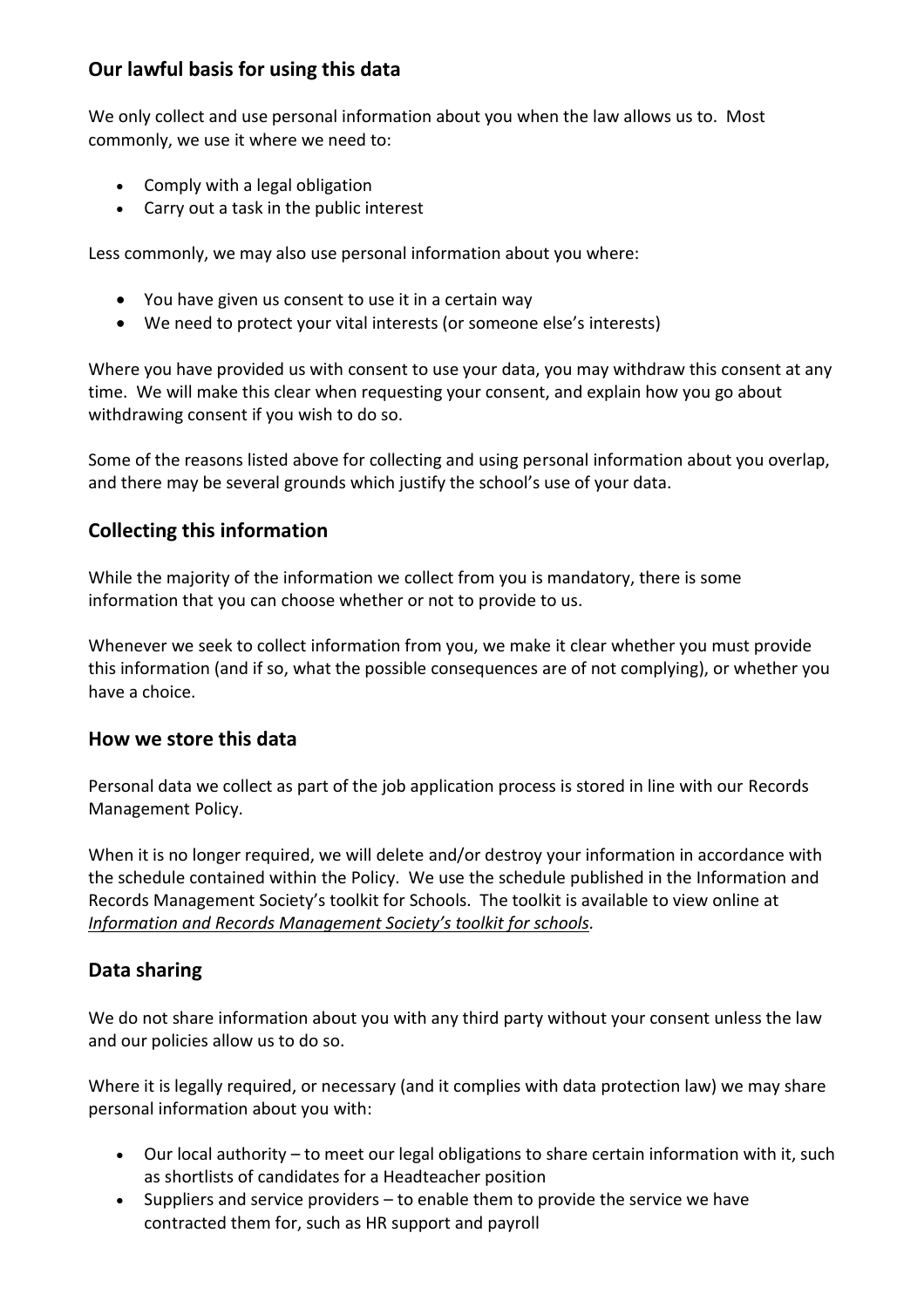- Professional advisers and consultants
- Employment and recruitment agencies

# **Transferring data internationally**

Where we transfer personal data to a country or territory outside the European Economic Area, we will do so in accordance with data protection law.

# **Your rights**

#### **How to access personal information we hold about you**

Individuals have a right to make a **'subject access request'** to gain access to personal information that the school holds about them.

If you make a subject access request, and if we do hold information about you, we will:

- Give you a description of it
- Tell you why we are holding and processing it, and how long we will keep it for
- Explain where we got it from, if not from you
- Tell you who it has been, or will be, shared with
- Let you know whether any automated decision-making is being applied to the data, and any consequences of this
- Give you a copy of the information in an intelligible form

You may also have the right for your personal information to be transmitted electronically to another organisation in certain circumstances.

If you would like to make a request, please contact our data protection officer.

#### **Your other rights regarding your data**

Under data protection law, individuals have certain rights regarding how their personal data is used and kept safe. You have the right to:

- Object to the use of your personal data if it would cause, or is causing, damage or distress
- Prevent your data being used to send direct marketing
- Object to the use of your personal data for decisions being taken by automated means (by a computer or machine, rather than by a person)
- In certain circumstances, have inaccurate personal data corrected, deleted or destroyed, or restrict processing
- Claim compensation for damages caused by a breach of the data protection regulations

To exercise any of these rights, please contact our Data Protection Officer.

### **Complaints**

We take any complaints about our collection and use of personal information very seriously.